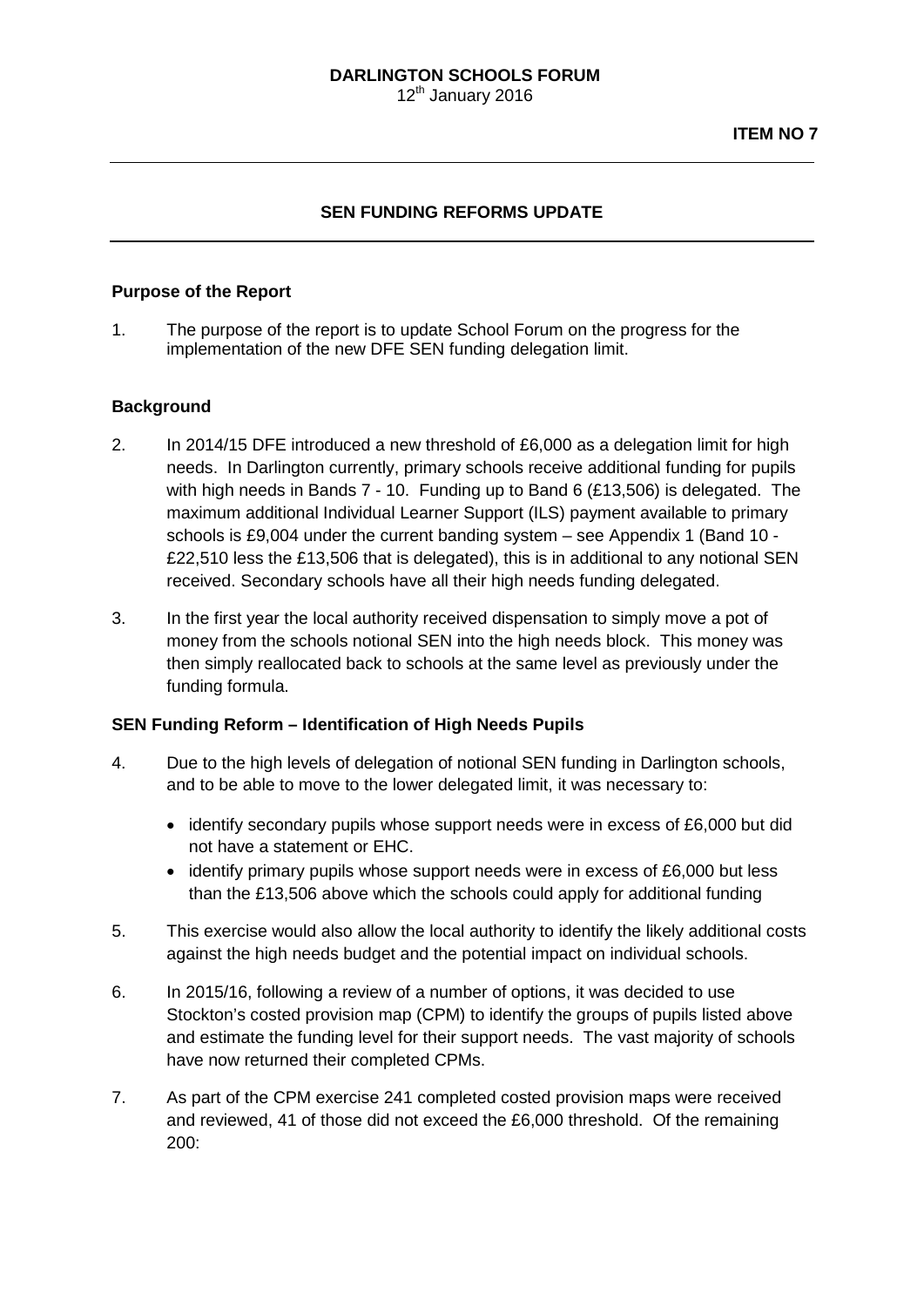- 12 identified support needs above Band 10 (£22,510) of which only three pupils had an EHC or statement and only 50% were known to the SEN team. This is in excess of the second highest funded band at Beaumont Hill Academy (Band C)
- 47 (25%) identified support needs above Band 6 (£13,506). 30 of those were from primary schools who can apply for extra funding above that threshold but hadn't. Only 23 out of the 47 pupils identified were known to the SEN team and only four out of 47 had an EHC or statement.
- A significant number of claims included 1:1 support in excess of 50% (750 minutes) of the school week and a number of claims exceeded the 1500 minute school week, including one claim which had 2310 minutes of TA support for a single child.
- Some CPMs included alternative provision, including Turnaround, Future Steps, Rise Carr College, Home and Hospital and external training providers.
- Some CPMs included funding for privately bought services where local authority or health services were already available.
- 8. A number of schools were contacted to discuss their submissions, however it is clear that a significant amount of additional work would be required to ensure that the evidence base is robust.

## **SEN Funding Reforms – Funding Implications**

- 9. The total of the unadjusted CPMs received to date is £1,019,229. The current notional SEN top up, the amount moved into the high needs block, is £651,962. A difference of £367,267.
- 10. In addition, for those pupils with an EHC or statement (where CPMs were not requested), if we moved the current primary threshold from Band 6 (£13,506) down to £6,000 and included the funding for those high needs secondary pupils that would require an additional £721,408.

| 664,697<br>£<br>£ 651,965<br>£1,316,659 | <b>Current ILS Payments</b><br>Notional High Needs Top-Up<br><b>Total Current Expenditure</b> |
|-----------------------------------------|-----------------------------------------------------------------------------------------------|
| £1,386,105                              | Uplifted ILS payments (including secondary and assuming £6,000<br>threshold)                  |
| £1,019,227                              | Costed Provision Maps (pre moderation)                                                        |
| £2,405,332                              | <b>Potential Funding Requirement</b>                                                          |
| £1,088,673                              | <b>Potential Funding Shortfall</b>                                                            |

- 11. Whilst a moderation exercise of the CPMs may reduce the funding shortfall the only two ways to fund the identified support needs would be to reduce other expenditure within the high needs block lines or move funding from the schools block.
- 12. An added complication to implementing the SEN funding threshold is that the DFE have announced that they are consulting on a national funding formula in Spring 2016, for implementation from 2017/18.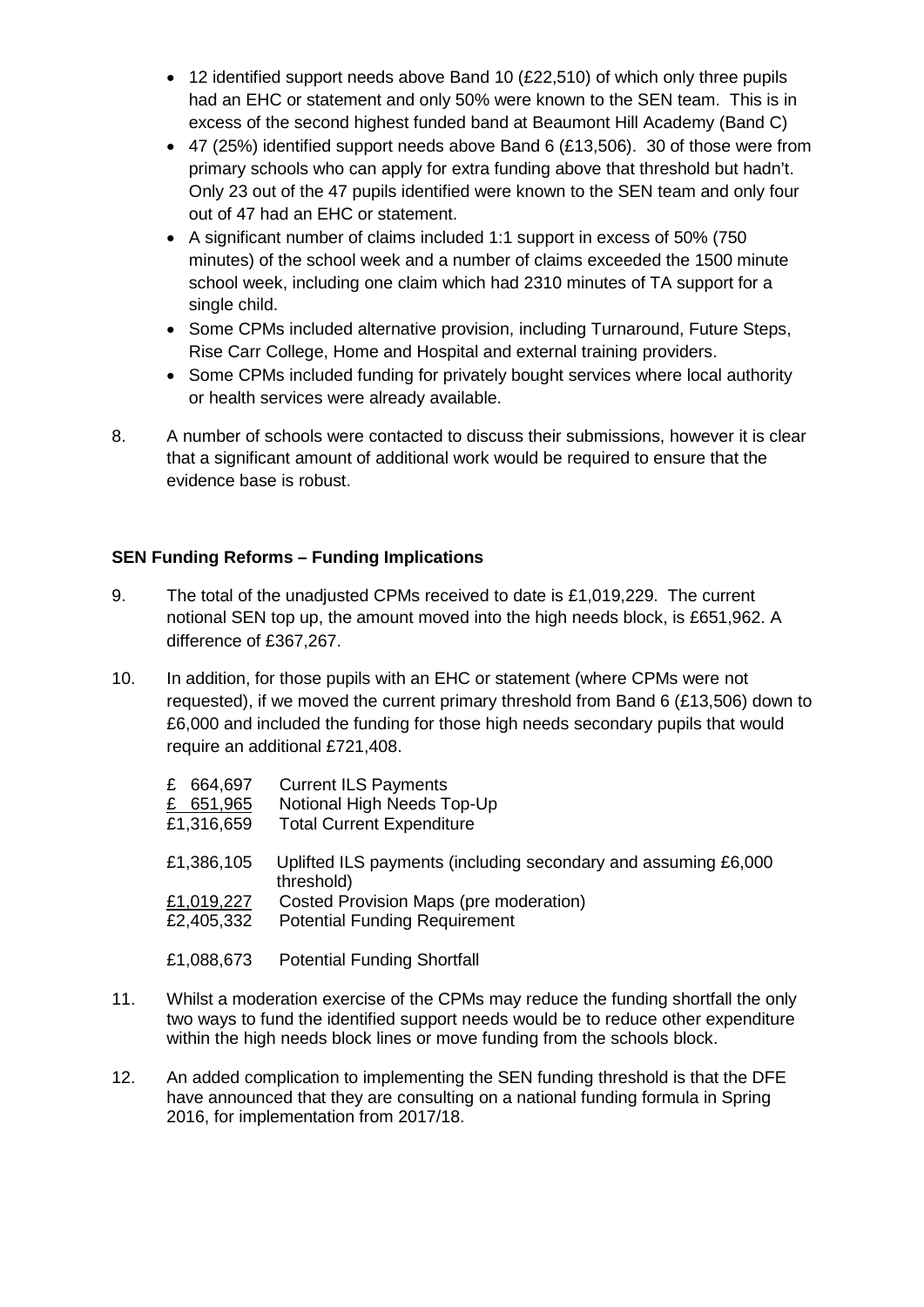## **Conclusions**

- 14. The costed provision map exercise has been invaluable to identifying a number of high needs pupils that were previously unknown to the local authority, this will be especially useful when Ofsted undertake their SEN inspection. However, the exercise has not necessarily provided a robust mechanism for a funding distribution at this time and a lot of further work is required to move forward on this.
- 15. The implementation of the changes have been further complicated by the announcement that DFE intend consulting on a national funding formula from Spring 2016 and even if either of the first two recommendations were implemented is may be that that work is undone in 2017/18.

### **Options**

- 13. There are a number of options that could move us towards the DFE's delegation limit. These are listed below:
	- a. Fully implement the £6,000 threshold based on the costed provision map information that has been submitted by schools. This would require a substantial amount of additional moderation which would need the support from school's representatives or an external consultant (which would come at a cost). Implementation of the DFE threshold would require an additional £1,088,673 from the DSG to meet the current need identified through this data gathering exercise.
	- b. The current arrangements for Primary Schools continue as they are but the funding arrangements for Secondary Schools are amended to be in-line with the Primary model. This would require a reduction in the notional SEN top up amount available to all secondary schools and a process of reallocating the funding using the same delegation limit as primaries (support needs in excess of £13,506) based on the number of EHC/Statement pupils already identified. This currently appears to be cost neutral across the secondary sector but the movement of funding amounts would impact on individual schools. It should be noted that the banding levels of these pupils is based on historic need and in for 13 pupils the detailed funding requirement information is missing (e.g. new assessments or new to authority) so some additional work would be required which may lead to a potential increase in spend for these cases.
	- c. Use the data gathered through the costed provision map exercise to better inform and refine the local authority's identification of SEN pupils, flagging errors in the school census details accordingly, so that all high needs pupils are correctly recorded prior to the implementation of the national funding formula, but leave the notional SEN funding allocations unaltered for 2016/17.

### **Recommendations**

14. That Forum identifies the preferred option outlined in paragraph 13.

**Paul Richardson**

**Head of 16-19**